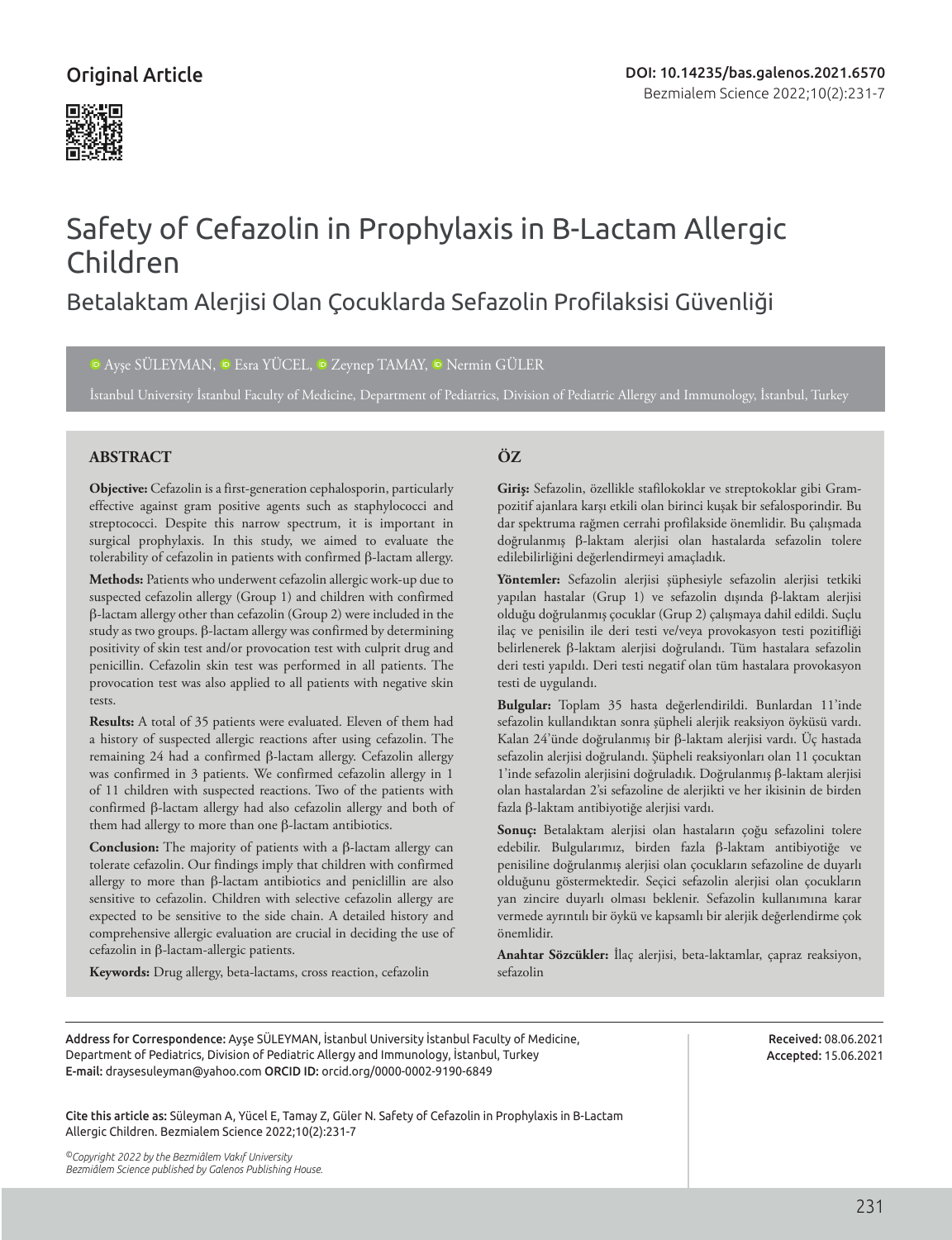#### **Introduction**

Cefazolin is a first-generation cephalosporin group and a β-lactam antibiotic (1,2). Although cefazolin is not widely used in practice, it is a crucial agent in surgical prophylaxis (3-5). Cefazolin is preferred especially in orthopedic interventions due to its good Gram-positive efficiency and adequate bone penetration (3,6).

Approximately 10% of parents report suspected hypersensitivity to at least one β-lactam antibiotic drug in their children, although the confirmation rate is much lower, most children who are reported to be allergic to β-lactam are actually not allergic to these drug  $(4)$ . In case of β-lactam allergy, the whole group is avoided due to cross-reaction concerns (5). The natural consequence of this is that surgical prophylaxis in patients with suspected or confirmed β-lactam allergy is performed with alternative agents such as clindamycin or vancomycin instead of cefazolin. This, together with enormous economic and safety issues, leads to the patient being deprived of the first-choice agent (3,7,8).

The first step in the diagnosis of drug allergy is a detailed medical history and physical examination. However, allergy testing is often required for definitive diagnosis. The most commonly used tools for this purpose are drug skin tests and provocation tests. Drug skin tests are generally used in the first stage for allergic evaluation. However, the lack of availability of antigenic determinants of the tested drug and its reactive metabolites causing the reaction, and the lack of validation of the skin test limit the reliability of skin tests. Therefore, drug provocation tests remain the gold standard for the exclusion or confirmation of drug allergy in the absence of contraindications (9,10).

Drug allergies are not permanent and tolerance to drug allergies may develop over time. Especially, cephalosporin allergies can disappear in a shorter time and at a higher rate than penicillin allergies (11,12). In this context, the necessity of avoiding the use of cefazolin in patients with a confirmed β-lactam allergy is controversial. Adult data on this subject indicate that the majority of patients with a confirmed β-lactam allergy can tolerate cefazoline (2,13,14). There is limited data on the use of cefazolin in pediatric patients with confirmed β-lactam allergy. Moreover, it may not always be possible to apply adult data to pediatric patients.

In this study, we evaluated cefazolin allergy in children based on their real-life data. Our aim was to evaluate cefazolin allergy in a group of children with history of suspected reaction to cefazolin and in children with a confirmed β-lactam allergy other than cefazolin.

### **Method**

#### **Study Group and Data Collection**

Ethics Committee of İstanbul University approved the study protocol (no: 2020/1325). Informed consents were obtained from the patients and/or their parents. This study was performed according to the regulations of the Declaration of Helsinki.

In the study, children who were admitted to İstanbul University İstanbul Medical Faculty Pediatric Allergy and Immunology Department between May 2017 and May 2021 with suspected cefazolin reaction or confirmed β-lactam allergy other than cefazolin were evaluated.

Patients who underwent cefazolin allergic work-up due to suspected cefazolin allergy (Group 1) and children with confirmed β-lactam allergy other than cefazolin (Group 2) were included in the study as two groups. Patients whose allergic evaluation for cefazolin could not be completed due to uncontrolled asthma, severe skin reaction, and parents' disapproval, and patients with suspected delayed reactions were excluded from the study.

Demographic and clinical data of the patients were recorded according to the European Network for Drug Allergy (ENDA) questionnaire (15). Detailed history regarding the culprit drug, spectrum and timing of the symptoms, previous drug reactions and family history of drug allergy, presence of underlying chronic diseases or atopic diseases were obtained from the family and the patients' medical recordings. Informed consent was obtained from the patients and/or their families in the study.

Reactions that were thought to be clinically mediated by immunoglobulin E, such as urticaria, angioedema or anaphylaxis, occurring within six hours were accepted as immediate-type reactions (10).

#### **Diagnostic Evaluation**

Tests were performed at the earliest 4 weeks after the suspected reaction. Before the tests were carried out, medications that could affect the results were discontinued as recommended in an appropriate time  $(9,15,16)$ . The tests with suspected β-lactams were done with one-week intervals.

In patients with confirmed β-lactam allergy, allergic evaluation was performed with the culprit β-lactam and penicillin. Since major determinant of penicillin could not be obtained for all patients, we were only able to perform penicillin skin tests with benzyl penicillin (penicillin G) and aminopenicillin (ampicillin) in patients with suspected β-lactam allergy. Skin tests were performed with recommended concentrations (10,15).

Skin prick test (SPT) with cefazolin was performed to each subject at full-strength concentrations of the drug (20 mg/mL). SPT was considered as positive when the wheal diameter was at least 3 mm or larger than the negative control with surrounding erythema after 20 minutes. In case of a negative SPT, intradermal tests (IDTs) were performed on the volar forearm skin at 2 mg/ mL and 20 mg/mL concentrations, as recommended by ENDA, respectively on volar forearm skin. After 20 minutes, IDT was evaluated and considered as positive if the mean diameter of the bleb increased by 3 mm or more with surrounding erythema. Histamine at 10 mg/mL concentrations was used as positive control and 0.9% NaCl was used as negative control as recommended by ENDA (9,10).

If skin tests were negative, the patient was invited subsequently for a drug provocation test (DPT). These tests were performed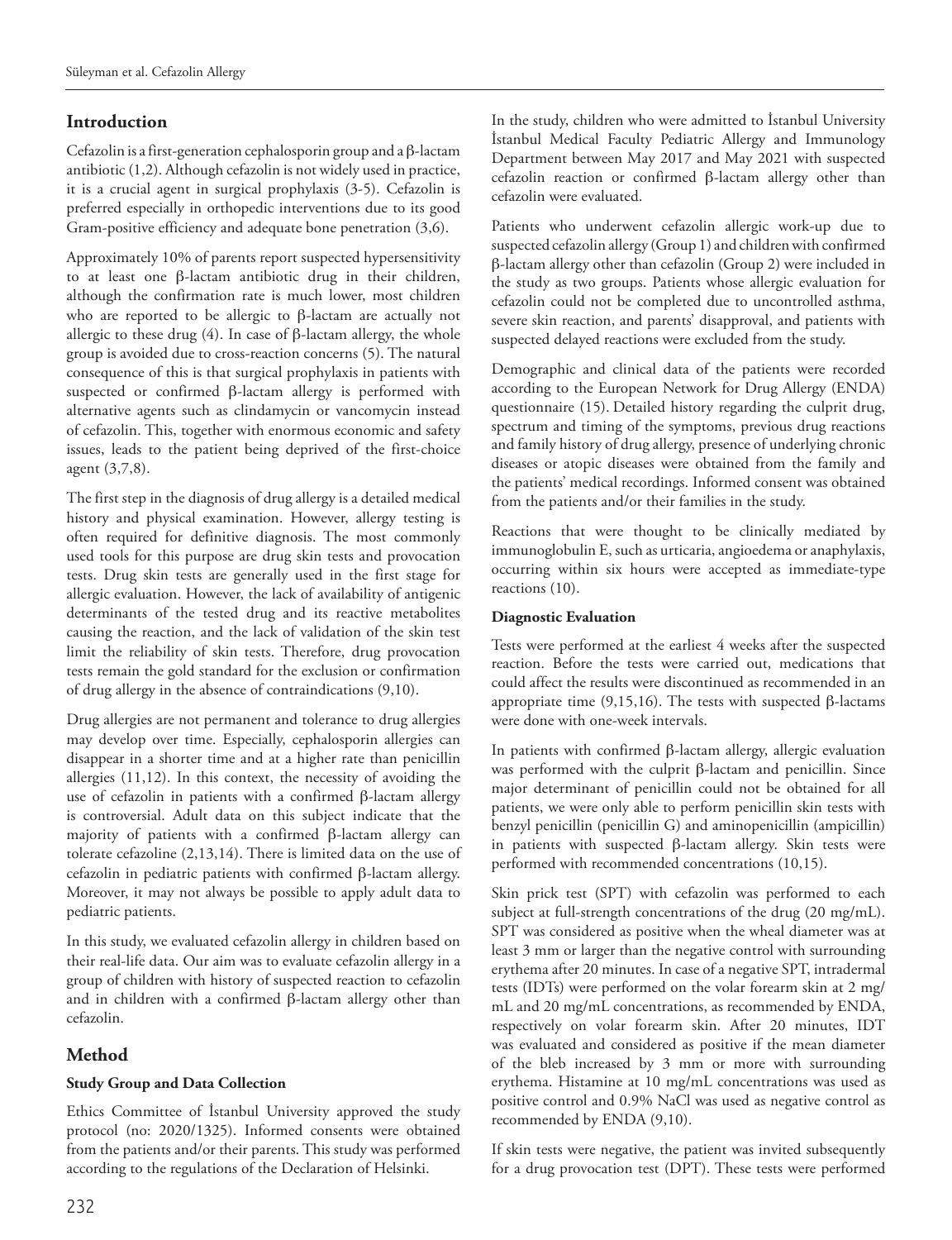only in patients with negative skin tests, and not in patients with positive skin tests due to ethical concerns. Drug provocation tests were carried out in hospital setting in accordance with ENDA recommendations (10). The provocation test was accepted as positive in those who had skin findings, respiratory, cardiovascular or gastrointestinal system findings, or changes in vital signs during or after the test (9,10).

Cefazolin provocation tests were performed in two steps via intravenous route at hospital setting, with a total dose of 50 mg/ kg. It was started with 1:10 of the single dose, followed by the remainder after 30 minutes.

Anaphylaxis was diagnosed according to the presence of the clinical criteria (17).

In the presence of compatible history, a positive skin test and/or a provocation test against a β-lactam antibiotic was accepted as β-lactam allergy. If drug skin and provocation tests were negative, drug allergy was excluded.

#### **Statistical Analyses**

Data were analyzed using the Statistical Package for the Social Sciences (SPSS) program (Version 23.0. Armonk, NY.). Pearson chi-square test or Fisher's Exact test was used to compare the categorized data. The normality of the distribution of continuous variables was evaluated with the skewness-kurtosis and the Kolmogorov-Smirnov test or Shapiro-Wilks test. Those which did not show normal distribution among continuous variables were given as median and interquartile range (IQR). Nonparametric tests (Mann-Whitney U or Kruskal-Wallis) were used to compare data that did not show normal distribution. A value of p<0.05 was accepted to be statistically significant.

### **Results**

Thirty-five children were evaluated for cefazolin allergy. Eleven of the patients (31.4%) in the study group reported suspected allergic reactions after using cefazolin (Group 1). The remaining 24 patients had at least one confirmed β-lactam allergy other than cefazolin and those patients had never used cefazolin (Group 2). Clinical characteristic of the patients in each group are summarized in Table 1.

Cefazolin allergy was detected by using skin tests in 8.5% of the patients (n=3) and it was excluded by using DPT in the remaining of patients (n=31). We found that 9.1% (1/11) of those with suspected cefazolin allergy (Group 1), and 8.3% (2/24) of patients with confirmed β-lactam allergy had allergy to cefazolin (Group 2). The diagnostic approach for cefazolin allergy is demonstrated in Figure 1.

We found that 2 patients were sensitive to both cefazolin and other β-lactams. One of these patients was allergic to ceftriaxone and meropenem in addition to cefazolin, and the other to cefuroxime and amoxicillin-clavulanate (Figure 1). Those two patients were also found to be allergic to penicillin by using skin test and/or drug provocation tests. Cefazolin provocation tests were found negative in all patients with negative skin tests.

Within the group of children with confirmed β-lactam allergy, the presence of cefazolin allergy was found to be significantly higher in patients allergic to more than one β-lactam antibiotics (p=0.015). Comparison of the clinical features of the patients allergic or tolerant to cefazolin is presented in Table 2. We found that confirmed allergy to more than one β-lactam group was a risk factor for cefazolin allergy (p=0.009, 95% confidence interval: 2.7-1402). Characteristics of patients with confirmed cefazolin allergy are illustrated in Table 3.

### **Discussion**

In our study, we found that the vast majority of patients with confirmed β-lactam allergy were tolerant to cefazolin. The only significant risk factor for cefazolin allergy was the presence of confirmed allergy to more than one β-lactam antibiotics.

| Table 1. Clinical features and diagnostic results of the patients |                                                                |                                                |          |  |  |  |  |
|-------------------------------------------------------------------|----------------------------------------------------------------|------------------------------------------------|----------|--|--|--|--|
|                                                                   | Confirmed $\beta$ -lactam allergy other<br>than cefazolin n=24 | Suspected history of cefazolin<br>allergy n=11 | P        |  |  |  |  |
| Age median (IQR) years                                            | $11(5.2-15)$                                                   | $10(7.5-11.5)$                                 | 0.713    |  |  |  |  |
| Having atopic disease                                             | 10(41.7)                                                       | 1(9.1)                                         | 0.054    |  |  |  |  |
| Asthma (± allergic rhinitis)                                      | 9                                                              | $\mathbf{1}$                                   |          |  |  |  |  |
| Atopic dermatitis with food allergy                               | 1                                                              | $\mathbf 0$                                    |          |  |  |  |  |
| Family history of a drug allergy                                  | 7(29.2)                                                        | $\mathbf 0$                                    | $0.045*$ |  |  |  |  |
| <b>Clinical presentations</b>                                     |                                                                |                                                |          |  |  |  |  |
| Anaphylaxis                                                       | 9(37.5)                                                        | 1(9.1)                                         | 0.084    |  |  |  |  |
| Urticaria-angioedema                                              | 15(62.5)                                                       | 8(72.7)                                        | 0.554    |  |  |  |  |
| Nonspecific finding                                               | $\mathbf 0$                                                    | 2(18.2)                                        | $0.092*$ |  |  |  |  |
| Diagnostic results of cefazolin allergy                           |                                                                |                                                |          |  |  |  |  |
| Confirmed                                                         | 2(8.3)                                                         | 1(9.1)                                         |          |  |  |  |  |
| Excluded                                                          | 22(91.7)                                                       | 10(90.9)                                       | $1*$     |  |  |  |  |
| *Fisher exact test was applied.                                   |                                                                |                                                |          |  |  |  |  |

IQR: Interquartile range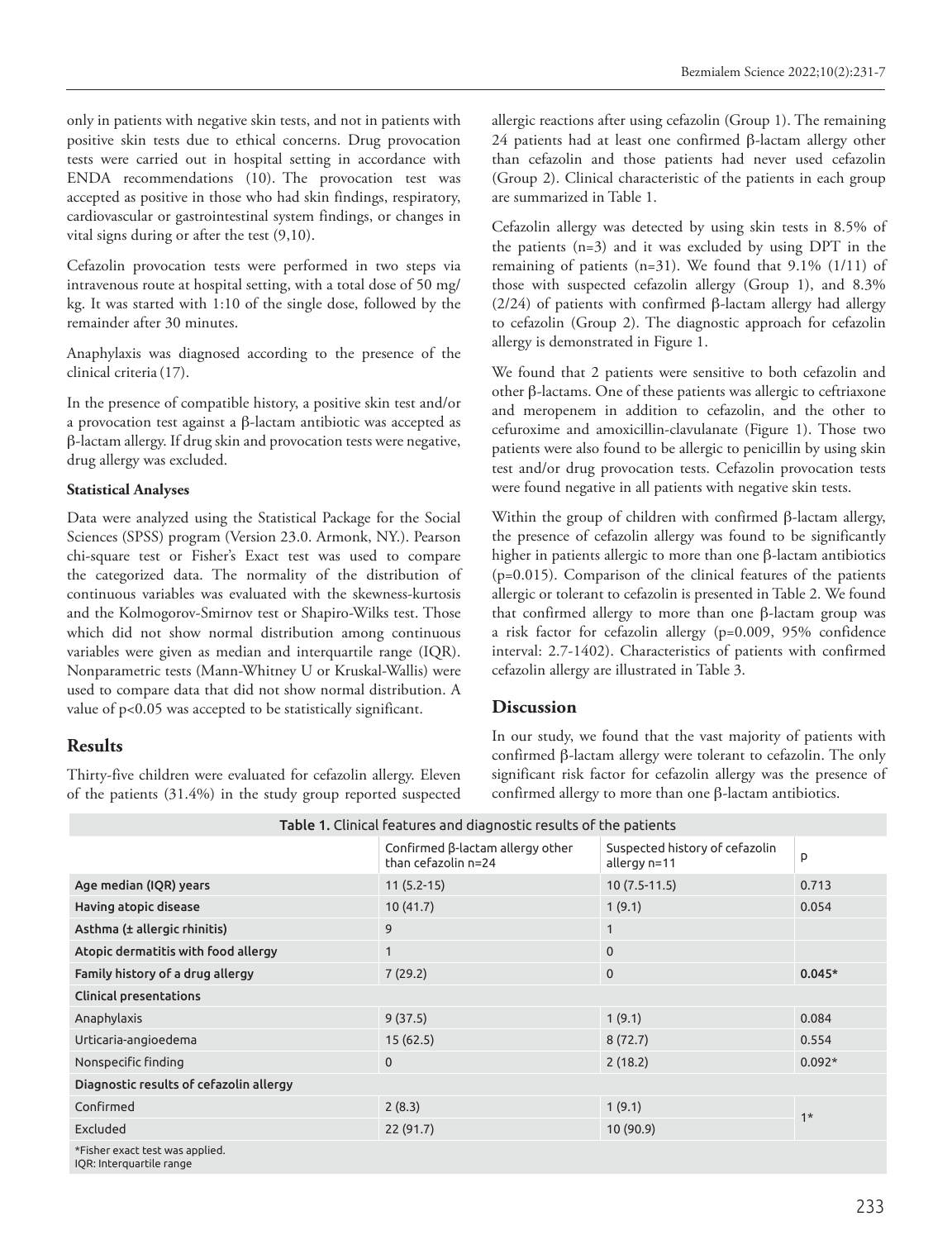

Figure 1. Allergic evaluation results for cefazolin and other β-lactams. Drug allergy diagnosis was confirmed by determining positive response in skin test and / or provocation test. Allergic evaluation for cefazolin was performed in 35 patients. Cefazolin allergy was confirmed in 2 of 24 patients allergic to multiple β-beta lactam antibiotics including penicillin. Cefazolin allergy was confirmed in only 1 of 11 patients who reported suspected allergies to this drug.

*AMC: Amoxicillin-clavulanate, CRO:Ceftriaxone, CMX: Cefuroxime, DPT: Drug provocation test, STs: Skin tests*

| Table 2. Comparison of the clinical features of the patients allergic-and tolerant to cefazolin                                      |                    |                      |          |  |  |  |  |  |
|--------------------------------------------------------------------------------------------------------------------------------------|--------------------|----------------------|----------|--|--|--|--|--|
|                                                                                                                                      | Allergic n=3 (8.5) | Tolerant n=32 (91.5) | p        |  |  |  |  |  |
| Age, median (IQR) years                                                                                                              | 12 (12.5-14)       | $9(5-13.5)$          | 0.140    |  |  |  |  |  |
| Gender-male                                                                                                                          | 2(66.7)            | 17(53.1)             | $0.603*$ |  |  |  |  |  |
| Time between a confirmed $\beta$ -lactam or suspected cefazolin allergy and diagnostic<br>work-up for cefazolin, median (IQR) months | 26 (13.5-34)       | $12(9-24)$           | 0.714    |  |  |  |  |  |
| Confirmed allergy with more than one $\beta$ -lactam group, including penicillin                                                     | 2(66.7)            | 1(3.1)               | $0.015*$ |  |  |  |  |  |
| Cefazolin allergic work-up indication                                                                                                |                    |                      |          |  |  |  |  |  |
| Group 1 (suspected with cefazolin allergy)                                                                                           | 1(33.3)            | 10(31.3)             | $1*$     |  |  |  |  |  |
| Group 2 (confirmed with B-lactam allergy except cefazolin)                                                                           | 2(66.7)            | 22(68.8)             |          |  |  |  |  |  |
| Clinical presentation of $\beta$ -lactam allergy                                                                                     |                    |                      |          |  |  |  |  |  |
| Anaphylaxis                                                                                                                          | 3(100)             | 7(21.9)              | $0.018*$ |  |  |  |  |  |
| *Fisher exact test was applied.<br>IQR: Interquartile range                                                                          |                    |                      |          |  |  |  |  |  |

Since cefazolin is a β-lactam group antibiotic, its use in patients with confirmed β-lactam allergy may cause the risk of crossreactions. The safety of cefazolin usage in patients with β-lactam allergy is related to the  $\beta$ -lactam sensitivity pattern. If there is sensitization to common structures, such as β-lactam core, it should be avoided (5,18).

Sensitization patterns of the patients with cefazolin are presented in tree forms; cross-reactivity with penicillin, selective reactivity to cefazolin or cross-reactivity with another cephalosporin

(ceftazole) (5,13,18). Cefazolin, which is the most common cephalosporin to cause anaphylaxis in some countries, has unique  $R_1$  and  $R_2$  side-chain groups and does not appear to cross-react with other cephalosporins except ceftazole, a first-generation agent that is only available in some countries. Several studies suggest that skin test positive patients with past immediate reactions to cefazolin often tolerate most of the cephalosporins and other  $\beta$ -lactams  $(2,13,14,19)$ . In our study, two of the patients with confirmed multiple β-lactam allergy were sensitive to cefazolin. Although the number of our patients with sensitivity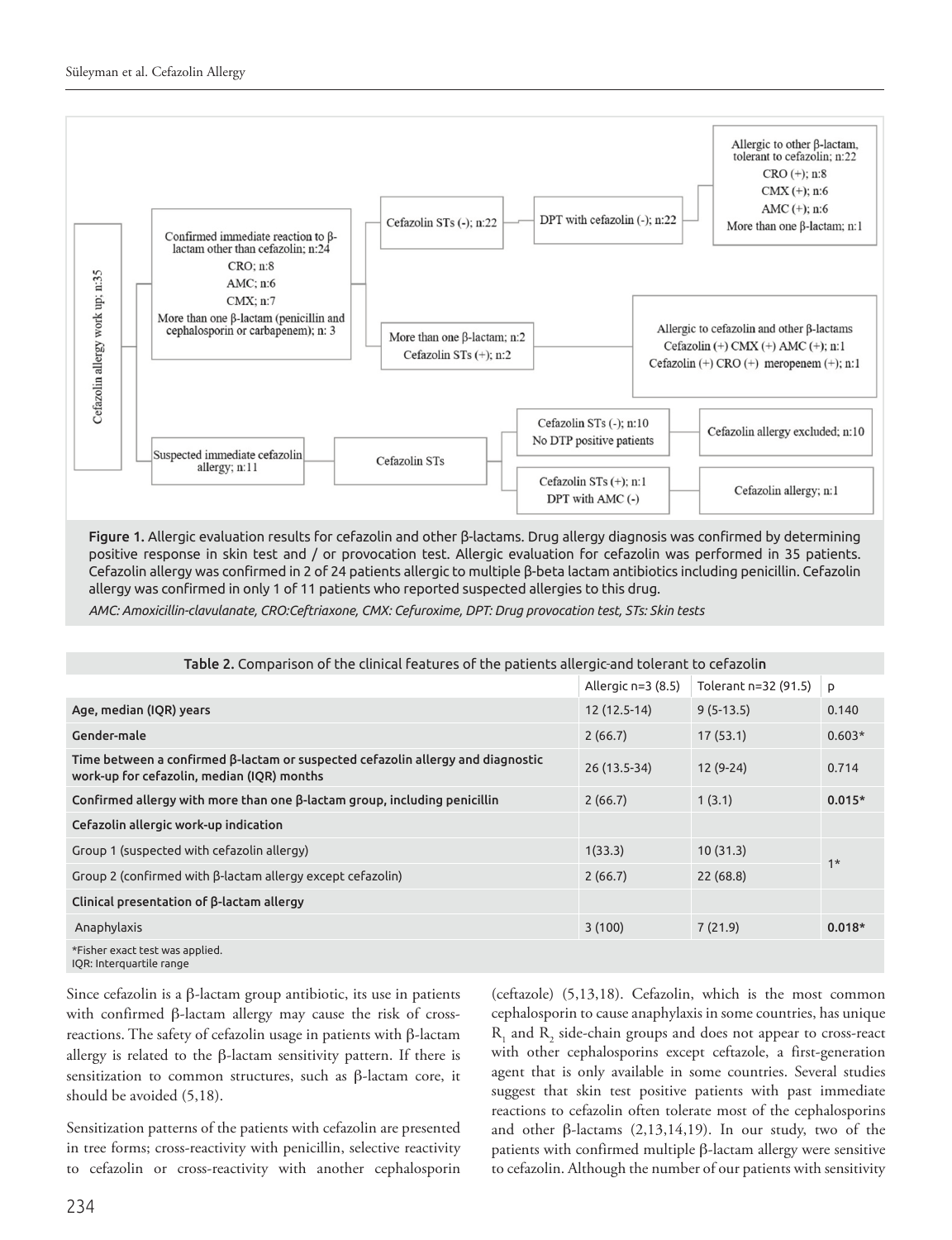| Table 3. Clinical characteristics of patients with confirmed cefazolin allergy | sensitization<br>Possible<br>pattern |                    |                              |                                                               | B-lactam<br>core                      | B-lactam<br>core                |                                          | Side chain                                     |                                                                                                                                                                                                                   |
|--------------------------------------------------------------------------------|--------------------------------------|--------------------|------------------------------|---------------------------------------------------------------|---------------------------------------|---------------------------------|------------------------------------------|------------------------------------------------|-------------------------------------------------------------------------------------------------------------------------------------------------------------------------------------------------------------------|
|                                                                                | Confirmed<br><b>B-lactam*</b>        |                    |                              |                                                               | meropenem,<br>CRO <sup>+</sup><br>AMP | CXM+AMC                         |                                          | confirmed<br>lactams<br>beta-<br>$\frac{1}{2}$ |                                                                                                                                                                                                                   |
|                                                                                | DPT results                          | Cefazolin          |                              |                                                               | $\frac{\rho}{Z}$                      | $\frac{a}{Z}$                   |                                          | $\frac{a}{Z}$                                  |                                                                                                                                                                                                                   |
|                                                                                |                                      | AM/<br>AMC         |                              |                                                               | $\frac{\rho}{Z}$                      | $\ddot{}$                       |                                          |                                                |                                                                                                                                                                                                                   |
|                                                                                |                                      | $\geq$             |                              |                                                               | $\frac{1}{2}$                         | $\frac{\mathsf{p}}{\mathsf{p}}$ |                                          |                                                |                                                                                                                                                                                                                   |
|                                                                                | Drug skin tests results              | Carbapenems<br>515 | Meropenem<br>ST <sub>S</sub> |                                                               | $+$                                   | $\frac{\mathsf{p}}{\mathsf{p}}$ |                                          | $\frac{\rho}{Z}$                               |                                                                                                                                                                                                                   |
|                                                                                |                                      |                    | cephalosporins<br>Other      |                                                               | CRO <sup>+</sup>                      | $CMX+$                          |                                          | $\frac{\rho}{Z}$                               | A: Anaphylaxis, AM:Amoxicillin, AMC: Amoxicillin-davulanic, AMP - S: Ampicillin-sulbactam, CRO: Ceftriaxone , CXM: Cefuroxime, DPT: Drug provocation test, F: Female, M: male, NP: Not performed, PG : Penicillin |
|                                                                                |                                      | Cephalosporins STs |                              |                                                               | $\ddot{}$                             | $\ddot{}$                       |                                          | $\ddot{}$                                      |                                                                                                                                                                                                                   |
|                                                                                |                                      | Penicillins STs    | PG AMP/AM Cefazolin          |                                                               |                                       |                                 |                                          |                                                |                                                                                                                                                                                                                   |
|                                                                                |                                      |                    |                              |                                                               | $\ddot{}$                             | $\ddot{}$                       |                                          |                                                |                                                                                                                                                                                                                   |
|                                                                                | elapsed,<br>months<br>Time           |                    |                              |                                                               | 26                                    | 42                              |                                          |                                                |                                                                                                                                                                                                                   |
|                                                                                | presentation<br>Clinical             |                    |                              | Patient with confirmed β-lactam allergy, other than cefazolin | ⋖                                     | ⋖                               |                                          | ⋖                                              |                                                                                                                                                                                                                   |
|                                                                                | Culprit drug                         |                    |                              |                                                               | meropenem<br>CRO,                     | AMC-AMP-S,<br>CMX,              | Patient with suspected cefazolin allergy | Cefazolin                                      |                                                                                                                                                                                                                   |
|                                                                                | <b>&amp;gender</b><br>Age            |                    |                              |                                                               | $12-F$                                | 16-M                            |                                          | $13-F$                                         | G, PV: Penicillin V, STs:Skin tests                                                                                                                                                                               |
|                                                                                | number<br>Patient                    |                    |                              |                                                               |                                       |                                 |                                          | 3                                              |                                                                                                                                                                                                                   |

Bezmialem Science 2022;10(2):231-7

to cefazolin was low, this finding implied that multiple β-lactam allergy might be a risk factor for cefazolin allergy. Based on the fact that β-lactam allergy is the most common drug allergy in children, (4) the risk of cross-reactions with other β-lactams may raise concerns for cefazolin use (5,20-22). Of our two patients with cefazolin allergy; patient no 1 was found to be sensitive to ceftriaxone and meropenem, and patient no 2 to cefuroxime and amoxicillin-clavulanate. This findings together with the presence of penicillin allergy in those children confirmed that the sensitivity of our two patients was to the β-lactam core. On the other hand, all children with confirmed allergy to a β-lactam were tolerant to cefazolin. This could be explained by the sensitivity to the side chains. Similarly, we believed that patient no 3 was sensitive to cefazolin side chains, because he had sensitivity only to cefazolin in the skin test with negative results for penicillin allergy evaluation. The  $β$ -lactam sensitivity pattern is directly related to the habit of prescribing a drug in the population (23). In β-lactams frequently used such as amoxicillin-clavulanic acid and cefuroxime or ceftriaxone, sensitivity to the side chains is mostly found (5,23,24). Our results seem to be consistent with the literature for these drugs.

Considering that history of drug reactions are mostly not true and it may disappear over the time even if it is real, (25) it is not appropriate for these patients to avoid cefazolin, which is the first choice especially in surgical prophylaxis. Avoiding this agent and using alternative drugs such as vancomycin or clindamycin is important in terms of increased resistant bacteria in surgical infections (5-8). It is indisputable that this practice mentioned above may cause health and economic problems.

There are some difficulties in confirming the diagnosis of a patient with suspected cefazolin allergy in determining the sensitivity pattern. We could not use benzylpenicilloyl octa-Llysine and penicillin G at the same time (26). In addition, there are no commercially available reagents for cephalosporin skin tests and therefore tests are usually done with parenteral form of the culprit cephalosporin (12,18,19,24,27). We thought that we overcame the difficulties encountered in diagnosing cefazolin allergy by including only patients with immediate type reaction in our study and by performing a provocation test with cefazolin in all patients with negative skin test results.

#### **Conclusion**

In conclusion, our findings showed that patients with confirmed allergy to a β-lactam antibiotic can usually tolerate cefazolin. Children with sensitivity to multiple β-lactam antibiotics and penicillin are expected to be allergic to cefazolin due to sensitivity to β-lactam core. A detailed history and comprehensive allergic assessment are essential to decide on the use of cefazolin.

**Acknowledgements:** The authors acknowledge Nermin Güler for proofreading and scientific advisor activity.

#### **Ethics**

**Ethics Committee Approval:** Ethics Committee of İstanbul University approved the study protocol (no: 2020/1325).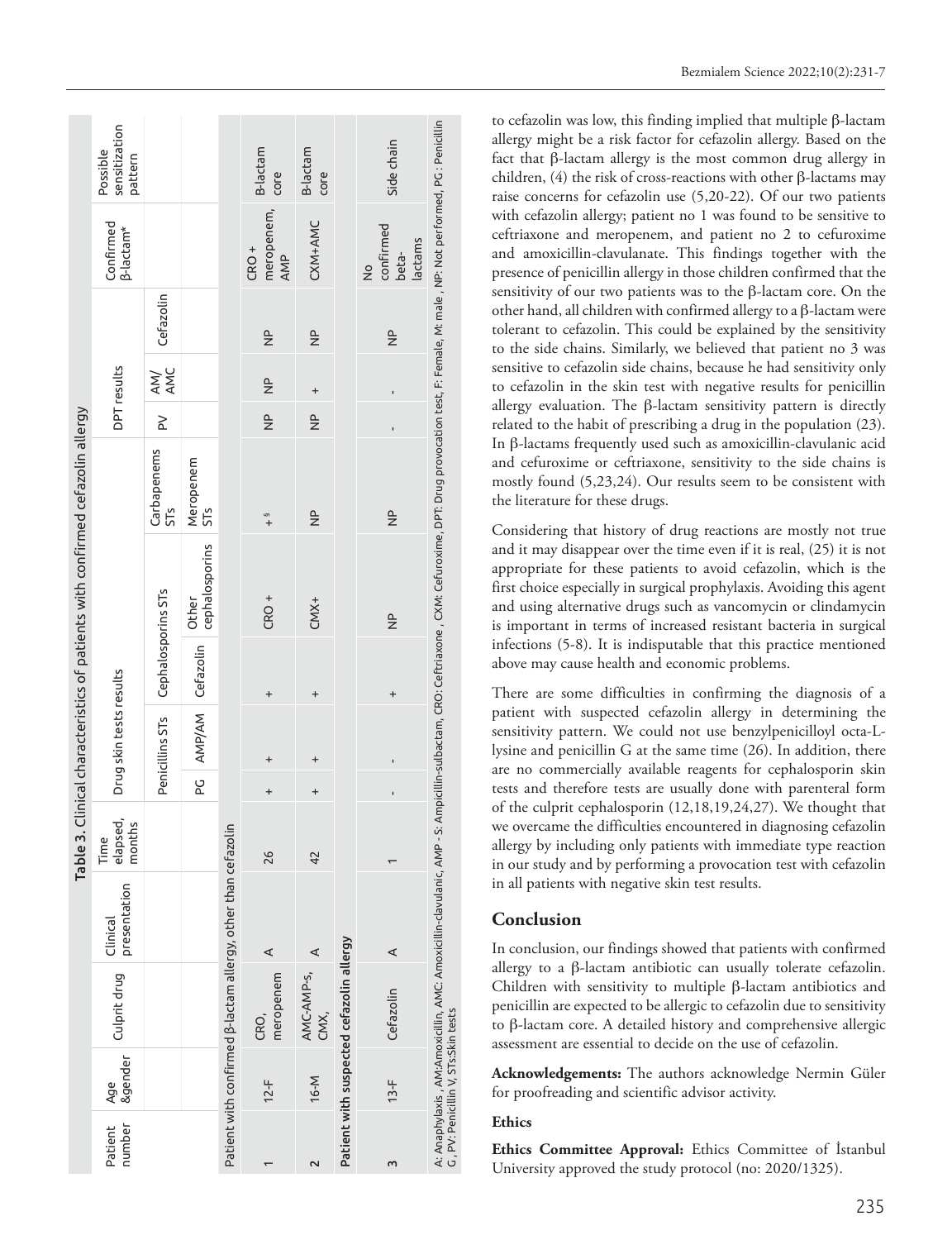**Informed Consent:** Informed consents were obtained from the patients and/or their parents.

Peer-review: Externally peer reviewed.

#### **Authorship Contributions**

Concept: A.S., E.Y., N.G., Design: A.S., E.Y., N.G., Data Collection or Processing: Z.T., N.G., Analysis or Interpretation: Z.T., N.G., Literature Search: A.S., E.Y., N.G., Z.T., N.G., Writing: A.S., E.Y., N.G., Z.T., N.G.

**Conflict of Interest:** No conflict of interest was declared by the authors.

**Financial Disclosure:** The authors declared that this study received no financial support.

#### **References**

- 1. Romano A, Valluzzi RL, Gaeta F. Cephalosporin allergy. İn: Khan DA, Banerji A editors. Drug Allergy Testing. St. Louis, Missouri; Elsevier; 2018:115–28.
- 2. Romano A, Valluzzi RL, Caruso C, Zaffiro A, Quaratino D, Gaeta F. Tolerability of cefazolin and ceftibuten in patients with IgEmediated aminopenicillin Allergy. J Allergy Clin Immunol Pract 2020;8:1989-93.
- 3. Lam PW, Tarighi P, Elligsen M, Nathens AB, Riegert D, Tarshis J et al. Impact of the allergy clarification for cefazolin evidence-based prescribing tool on receipt of preferred perioperative prophylaxis: An interrupted time series study. Clin Infect Dis 2020;71:2955-7.
- 4. Atanaskovic-Markovic M. What is new in beta-lactam allergy in children? Pediatr Allergy Immunol 2021;32:219-22.
- 5. Zagursky RJ, Pichichero ME. Cross-reactivity in β-Lactam Allergy. J Allergy Clin Immunol Pract 2018;6:72-81.
- 6. Wyles CC, Hevesi M, Osmon DR, Park MA, Habermann EB, Lewallen DG, et al. 2019 John Charnley Award: Increased risk of prosthetic joint infection following primary total knee and hip arthroplasty with the use of alternative antibiotics to cefazolin: the value of allergy testing for antibiotic prophylaxis. Bone Joint J 2019;101-B(6\_Supple\_B):9-15.
- 7. Blumenthal KG, Ryan EE, Li Y, Lee H, Kuhlen JL, Shenoy ES. The impact of a reported penicillin allergy on surgical site infection risk. Clin Infect Dis 2018;66:329-36.
- 8. Blumenthal KG, Lu N, Zhang Y, Li Y, Walensky RP, Choi HK. Risk of meticillin resistant Staphylococcus aureus and Clostridium difficile in patients with a documented penicillin allergy: population based matched cohort study. BMJ 2018;361:k2400.
- 9. Gomes ER, Brockow K, Kuyucu S, Saretta F, Mori F, Blanca-Lopez N, et al. Drug hypersensitivity in children: report from the pediatric task force of the EAACI Drug Allergy Interest Group. Allergy 2016;71:149-61.
- 10. Romano A, Atanaskovic-Markovic M, Barbaud A, Bircher AJ, Brockow K, Caubet JC, et al. Towards a more precise diagnosis of hypersensitivity to beta-lactams - an EAACI position paper. Allergy 2020;75:1300-15.
- 11. Solensky R, Phillips EJ. Drug Allergy. In: Burks WA, Holgate ST, O'Hehir RE, Broide DH, Bacharier LB, Khurana Hershey GK, Peebles RS editors. Middleton's Allergy: Principles and Practice. Ninth Edition. Elsevier; 2020:1261-81.
- 12. Romano A, Gaeta F, Valluzzi RL, Zaffiro A, Caruso C, Quaratino D. Natural evolution of skin-test sensitivity in patients with IgEmediated hypersensitivity to cephalosporins. Allergy 2014;69:806-9.
- 13. Romano A, Gaeta F, Valluzzi RL, Maggioletti M, Zaffiro A, Caruso C, et al. IgE-mediated hypersensitivity to cephalosporins: Crossreactivity and tolerability of alternative cephalosporins. J Allergy Clin Immunol 2015;136:685-91.
- 14. Uyttebroek AP, Decuyper II, Bridts CH, Romano A, Hagendorens MM, Ebo DG, et al. Cefazolin hypersensitivity: Toward optimized diagnosis. J Allergy Clin Immunol Pract 2016;4:1232-6.
- 15. Brockow K, Garvey LH, Aberer W, Atanaskovic-Markovic M, Barbaud A, Bilo MB, et al. Skin test concentrations for systemically administered drugs -- an ENDA/EAACI Drug Allergy Interest Group position paper. Allergy 2013;68:702-12.
- 16. Brockow K, Romano A. Skin tests in the diagnosis of drug hypersensitivity reactions. Curr Pharm Des 2008;14:2778-91.
- 17. Atanaskovic-Markovic M, Gomes E, Cernadas JR, du Toit G, Kidon M, Kuyucu S, et al. Diagnosis and management of drug-induced anaphylaxis in children: An EAACI position paper. Pediatr Allergy Immunol 2019;30:269-76.
- 18. Stone CA Jr, Trubiano JA, Phillips EJ. Testing strategies and predictors for evaluating immediate and delayed reactions to cephalosporins. J Allergy Clin Immunol Pract 2021;9:435-44.
- 19. Almeida JP, Lopes A, Campos Melo A, Pereira Santos MC, Pereira Barbosa M. Selective hypersensitivity to cefazolin and contribution of the basophil activation test. Eur Ann Allergy Clin Immunol 2017;49:84-7.
- 20. Blanca-Lopez N, Jimenez-Rodriguez TW, Somoza ML, Gomez E, Al-Ahmad M, Perez-Sala D, et al. Allergic reactions to penicillins and cephalosporins: diagnosis, assessment of cross-reactivity and management. Expert Rev Clin Immunol 2019;15:707-21.
- 21. Blumenthal KG, Peter JG, Trubiano JA, Phillips EJ. Antibiotic allergy. Lancet 2019;393:183-98.
- 22. Picard M, Robitaille G, Karam F, Daigle JM, Bédard F, Biron É, et al. Cross-reactivity to cephalosporins and carbapenems in penicillinallergic patients: Two systematic reviews and meta-analyses. J Allergy Clin Immunol Pract 2019;7:2722-38.
- 23. Wurpts G, Aberer W, Dickel H, Brehler R, Jakob T, Kreft B, et al. Guideline on diagnostic procedures for suspected hypersensitivity to beta-lactam antibiotics: Guideline of the German Society for Allergology and Clinical Immunology (DGAKI) in collaboration with the German Society of Allergology (AeDA), German Society for Pediatric Allergology and Environmental Medicine (GPA), the German Contact Dermatitis Research Group (DKG), the Austrian Society for Allergology and Immunology (ÖGAI), and the Paul-Ehrlich Society for Chemotherapy (PEG). Allergol Select 2020;4:11-43.
- 24. Khan DA, Banerji A, Bernstein JA, Bilgicer B, Blumenthal K, Castells M, et al. Cephalosporin allergy: Current understanding and future challenges. J Allergy Clin Immunol Pract 2019;7:2105-14.